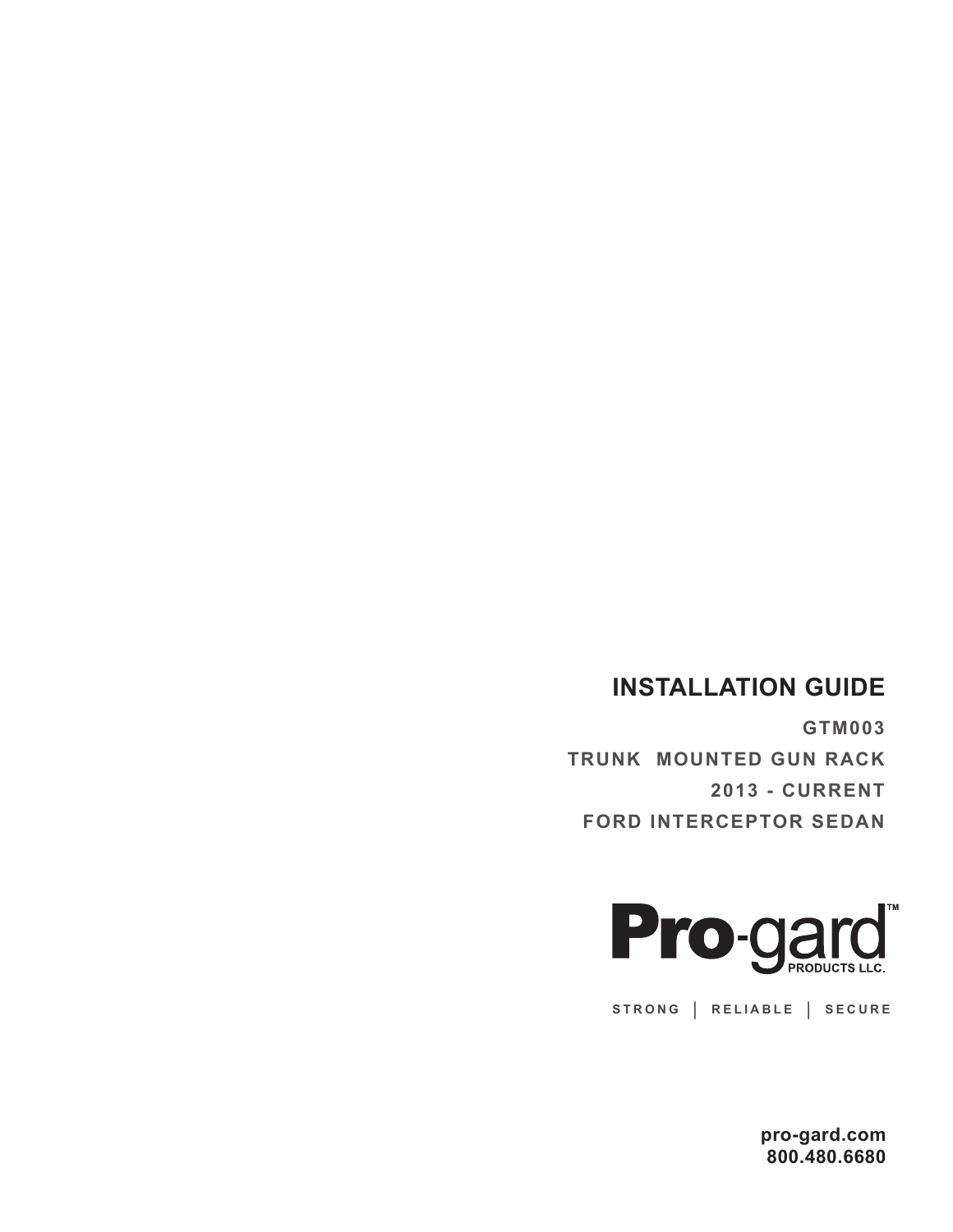## THESE COMPONENTS ARE REQUIRED TO INSTALL THE PRO-GARD GTM003 GUN RACK



GTM003 TRUNK MOUNTED GUN RACK

4GKTM3614 GUN RACK LOWER TRUNK MT KIT

- I. Refer to the diagram on the last page of these instructions to verify all parts were received.
- II. Tools Required:
	- A. 7/16" or 11mm socket
	- B. Corresponding drive rachet
	- C. Drill with a 3/8" socket head
- III. Read all instructions carefully before beginning the installation process.

IV. Mounting Instructions for GTM003 Gun Rack

- A. Place the two brackets labeled 3TT3611-01 into the correct slots located under the rear deck, with the tab pointing downward and towards the center of the vehicle. Refer to Fig. 1 for location of brackets.
- B. Once the brackets have been placed in the vehicle, place the GTM003 gunrack (3GTM1422) so that the four slots line up with the threaded hole locations in the 3TT3611-01 brackets and secure loosely using the supplied 3X122's (1/4-20 x 1" HHMS, Zn) and and 3X49's 1/4" SPLIT LOCK WASHER, ZINC.
- C. Now adjust the gunrack forwards and backwards with the weapon installed, until a comfortable postion can be found.

Fig. 1 Mounting Bracket Location

D. Using a drill, install the four self-tappers (3X162) with into the outside edges the 3GTM1422.

Note: These screws can be stripped out if over torqued.

E. Installation complete.

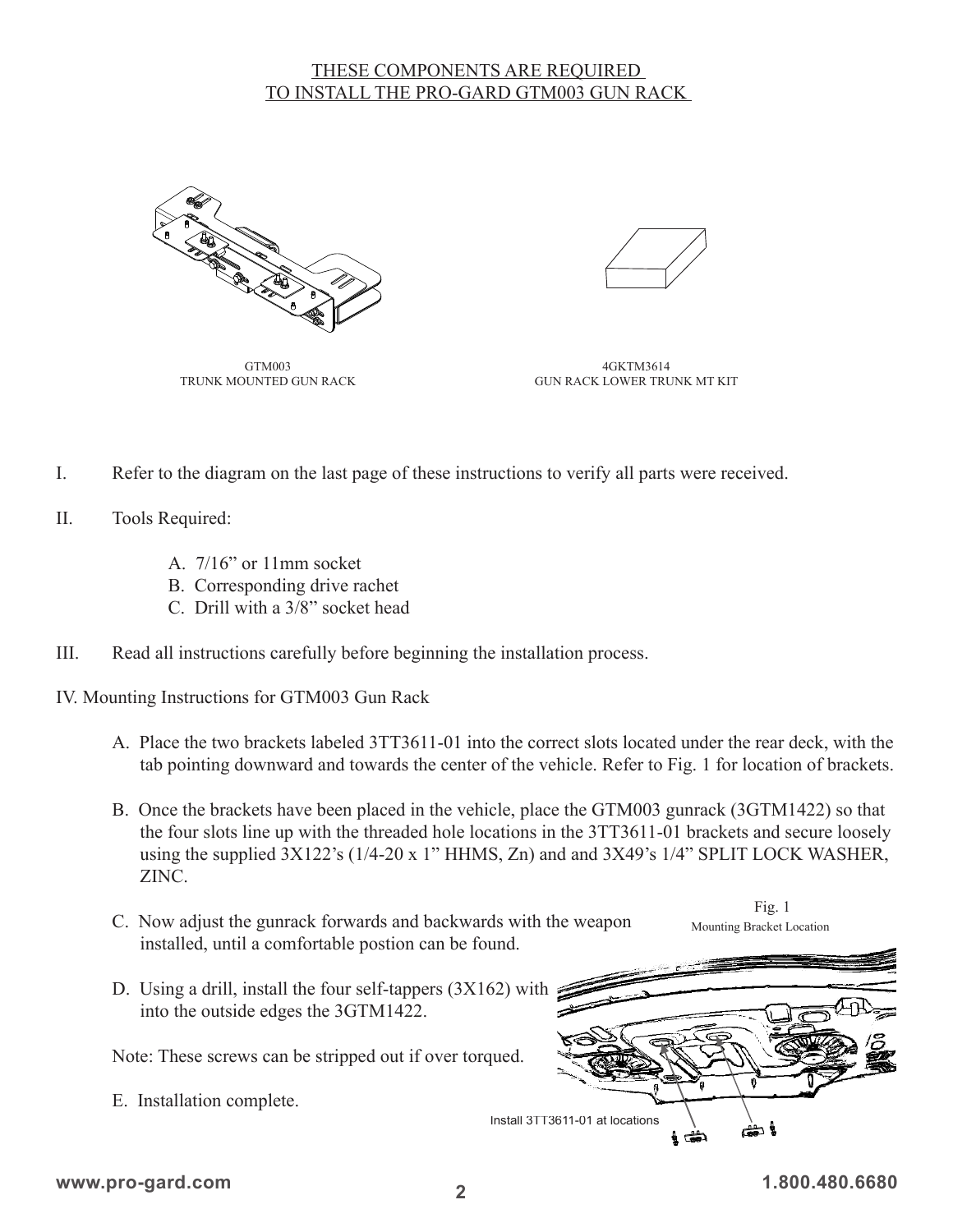- V. Gun Lock Momentary Switch and Timer Installation
	- A. Mount the release button (momentary switch) in a concealed location that can be reached easily by the officer, while holding on to the weapon.
	- B. Connect the red lead of the gun lock to one side of the release button (momentary switch) and the green wire from the timer. It will be necessary to add appropriate gauge wire to accomplish this.
	- C. Connect a wire lead from the other side of the release button (momentary switch) to the red wire from the timer and either a switched or un-switched power source on the fuse block. This will allow the lock to operate with the ignition key on, or off, respectively.
	- D. Pro-Gard suggests installing a 10 AMP fuse between momentary switch and power source. This must be done or you will void your warranty!
	- E. Connect the blue lead of the gun lock to AC chassis ground. Do not connect to the factory aftermarket grounding post with other auxiliary equipment. It will be necessary to add wire to accomplish this.
- VI. Lock Head Operating Instructions

To release the weapon:

- A. Grasp the weapon, but do not pull it against the lid of the gun lock.
- B. While depressing and holding the release button (momentary switch), push and then pull the weapon towards the lid of the gun lock to release it from the lock.
- Note: One handed operation is possible utilizing the optional 8 second timer. The timer will unlock the lock for 8 seconds following activation of the momentary switch. If the gun is not pulled out of the lock within 8 seconds after activation of the momentary switch, the lock will auto re-lock.
- Important: If lid of the lock does not release, press in on the lid to release tension and reactivate the release button (unless timer is still active).

Securing the Weapon:

- A. Push weapon firmly and completely into the lock mechanism and firmly close lid.
- B. Check to insure that the lid is locked.
- C. If the lid does not lock, re-seat the weapon firmly and completely into the lock assembly and again apply firm pressure to the lock lid to seat and re-lock it.

To open the lock with the manual override key:

A. Fully insert the handcuff key into the hole provided in the lock head. Turn the key 1/4 turn to the left (counter-clockwise). Pull open the lid or pull on the weapon to open it.

**www.pro-gard.com 1.800.480.6680** Important: Return the key to its original position or remove key completely to close and re-lock the lock. **3**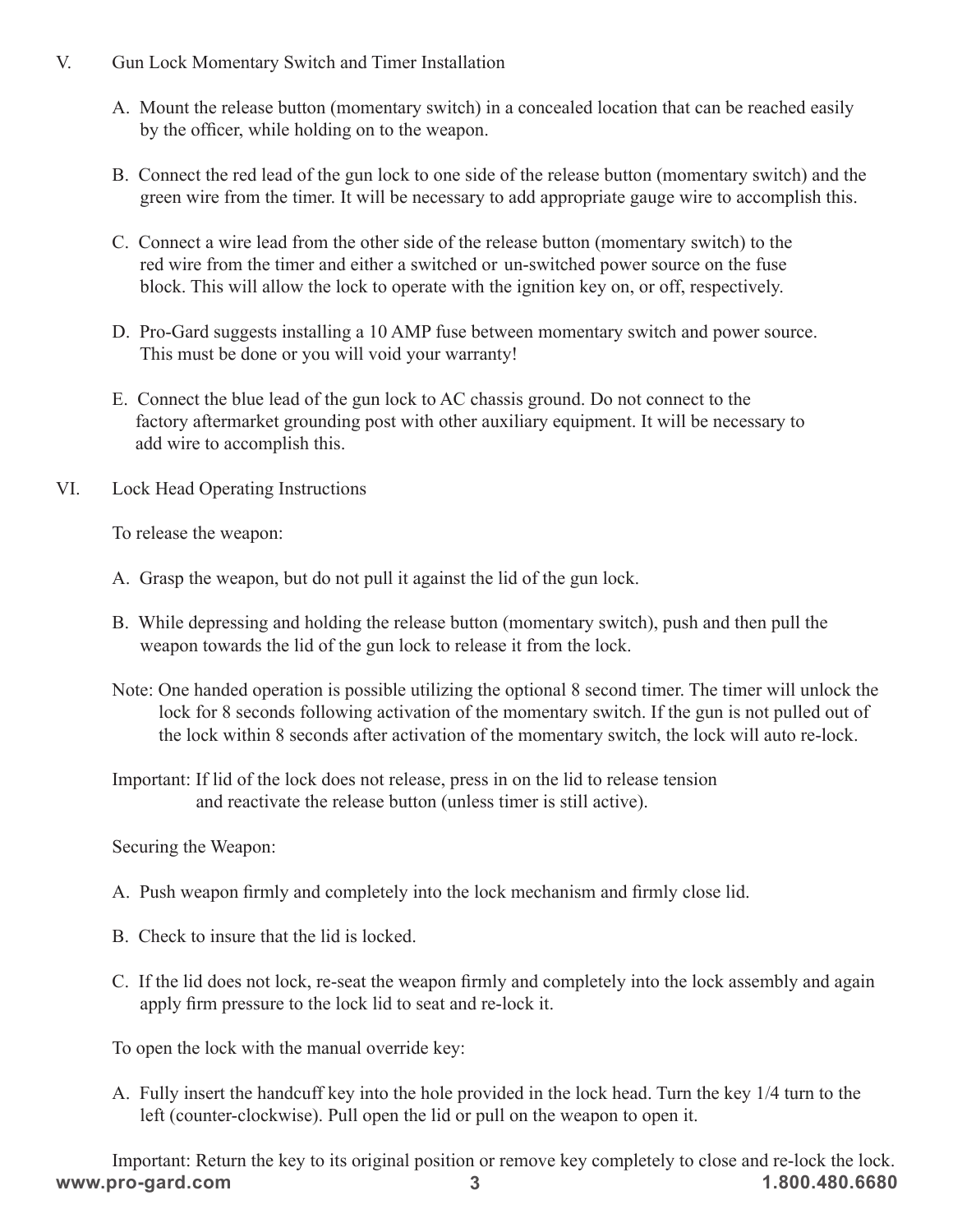

- Note: If for any reason the gun lock momentary switch remains activated, such as, the button is damaged, and/or shorted, the unit will time out in 8 seconds and can not be operated again until the defective switch is repaired, thus saving the gun lock solenoid. Do not connect gun lock directly to power for more than 20 seconds!
- VII. Installation Complete.